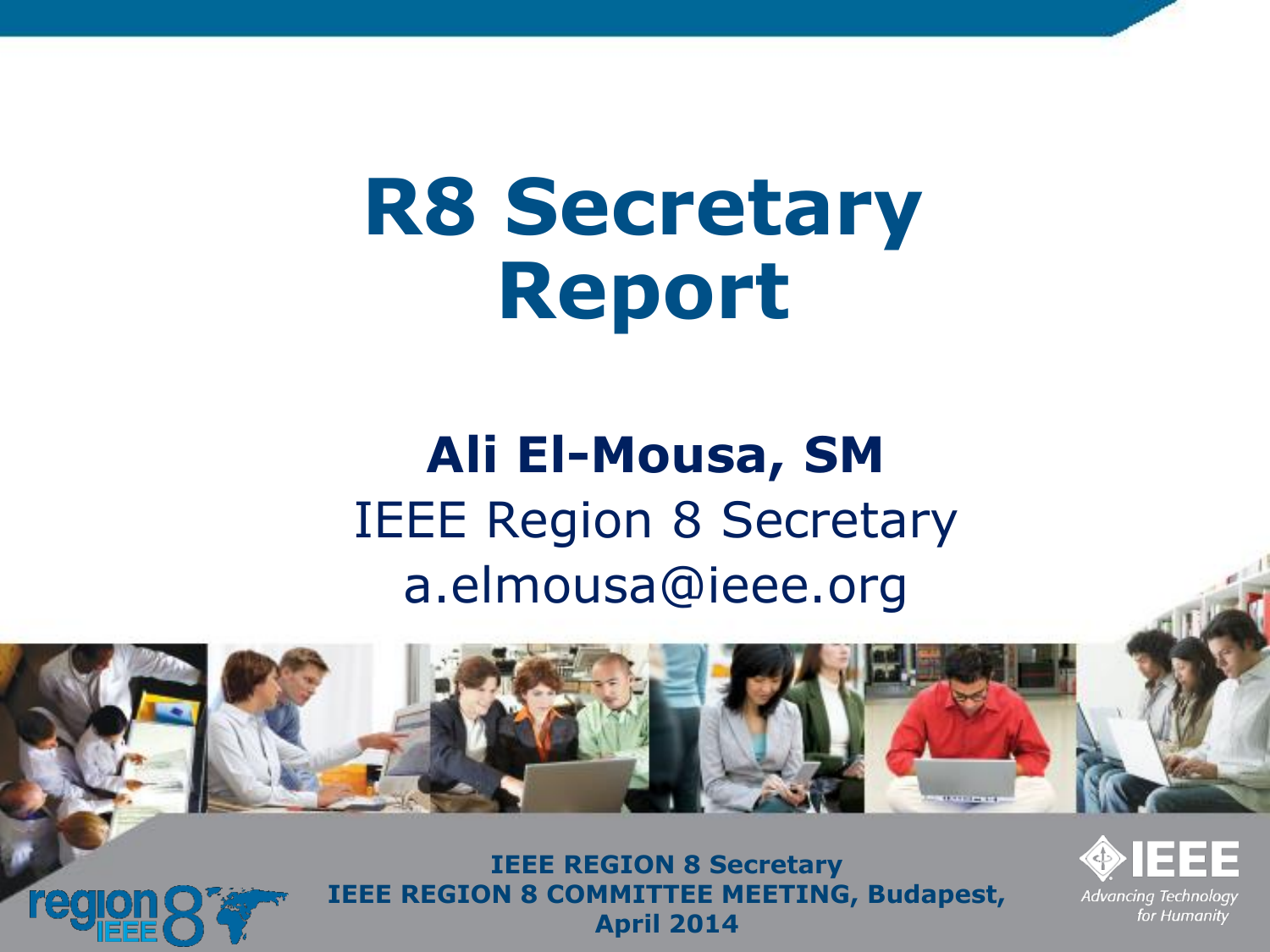#### **R8 101st Meeting in Sarajevo**

- $\blacksquare$  Very well attended. (~94 people)
- General feedback was very positive from the numerous feedback messages received.
- Included lively discussions on IEEE and its transparency. Role of BoD. Approval of candidates slate for DE and reelection of VC
- Please have a look at the unapproved minutes of the meeting on the Budapest web site.

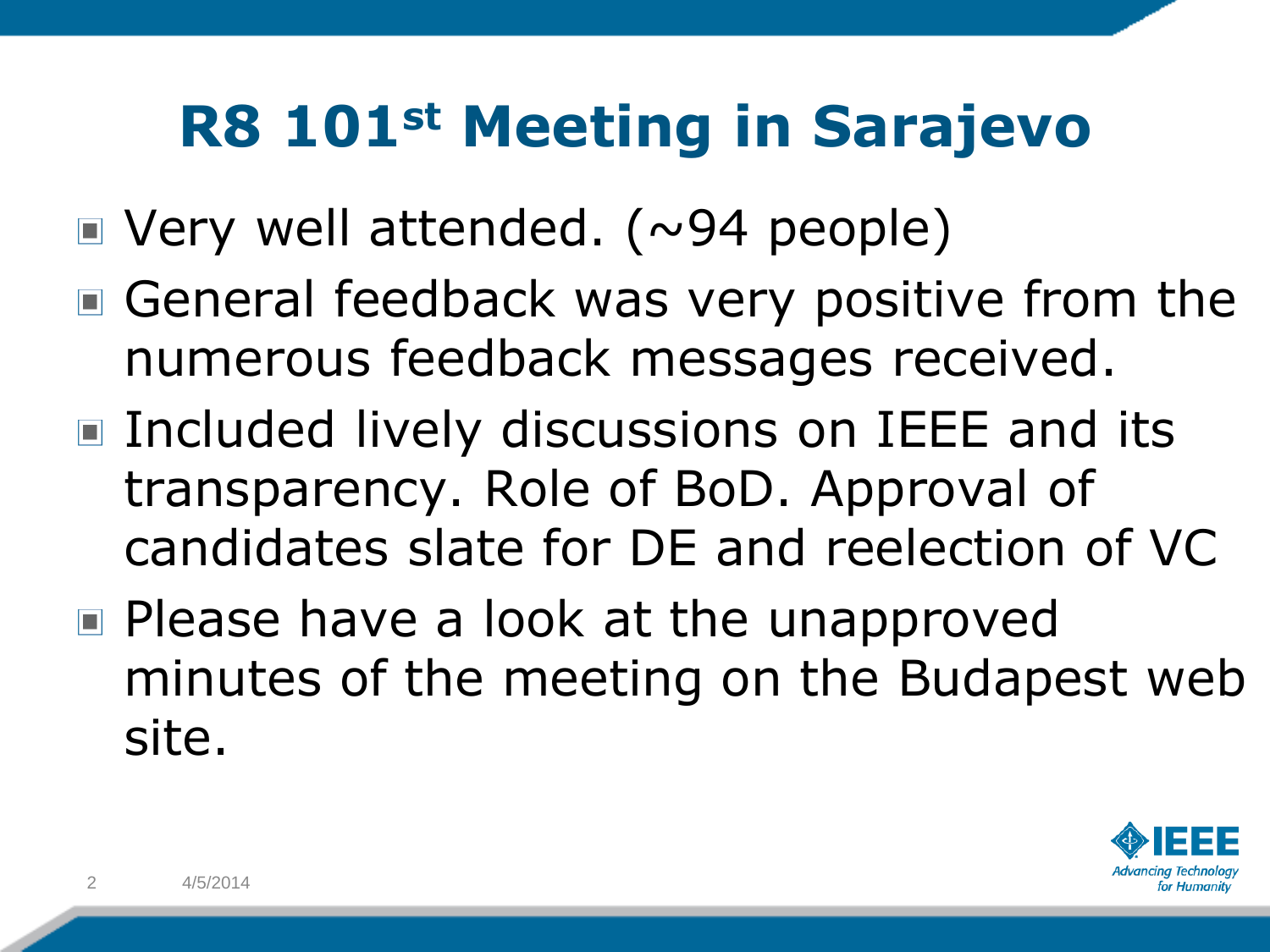### **R8 OpCom Meeting In Malta**

- Intensive face to face meeting during January 2014 with many discussions, reviews and planning sessions.
- 53 action items were formulated.
- Sections congress issues were dominant during the discussions.
- A decision was taken to include all the section reports in the printed version of the agenda book for the Budapest meeting. Please consult it.

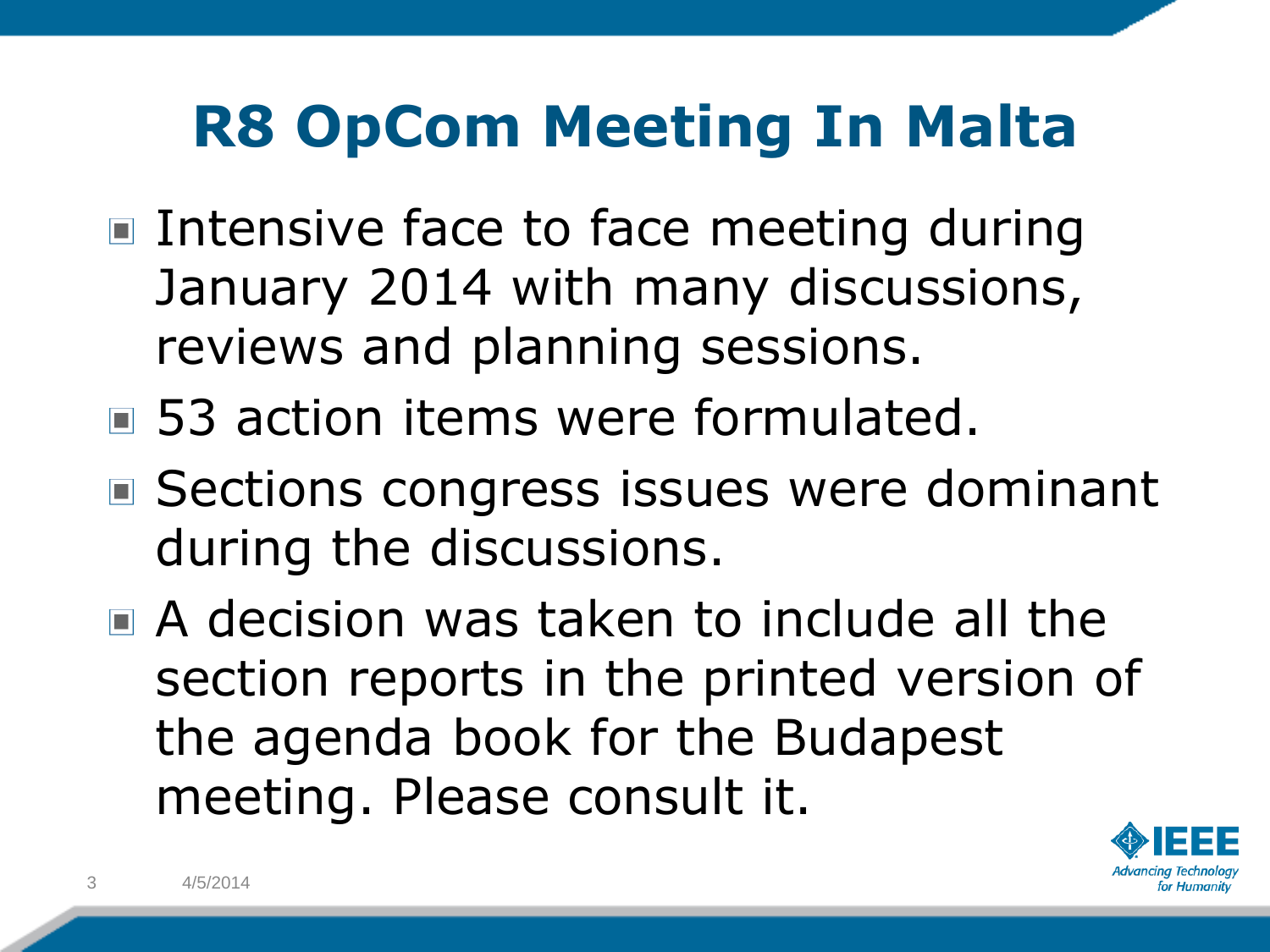#### **Issues of Concern**

- Section web page regular updates. Still an issue despite earlier mention during the last meeting.
- Timely reporting of new officers using Vtools. Also, still an issue.
- Timely submission of section reports for the meetings
- Delayed attention to the requirements of Visa by many attendees.
- Support for section officers and AGs

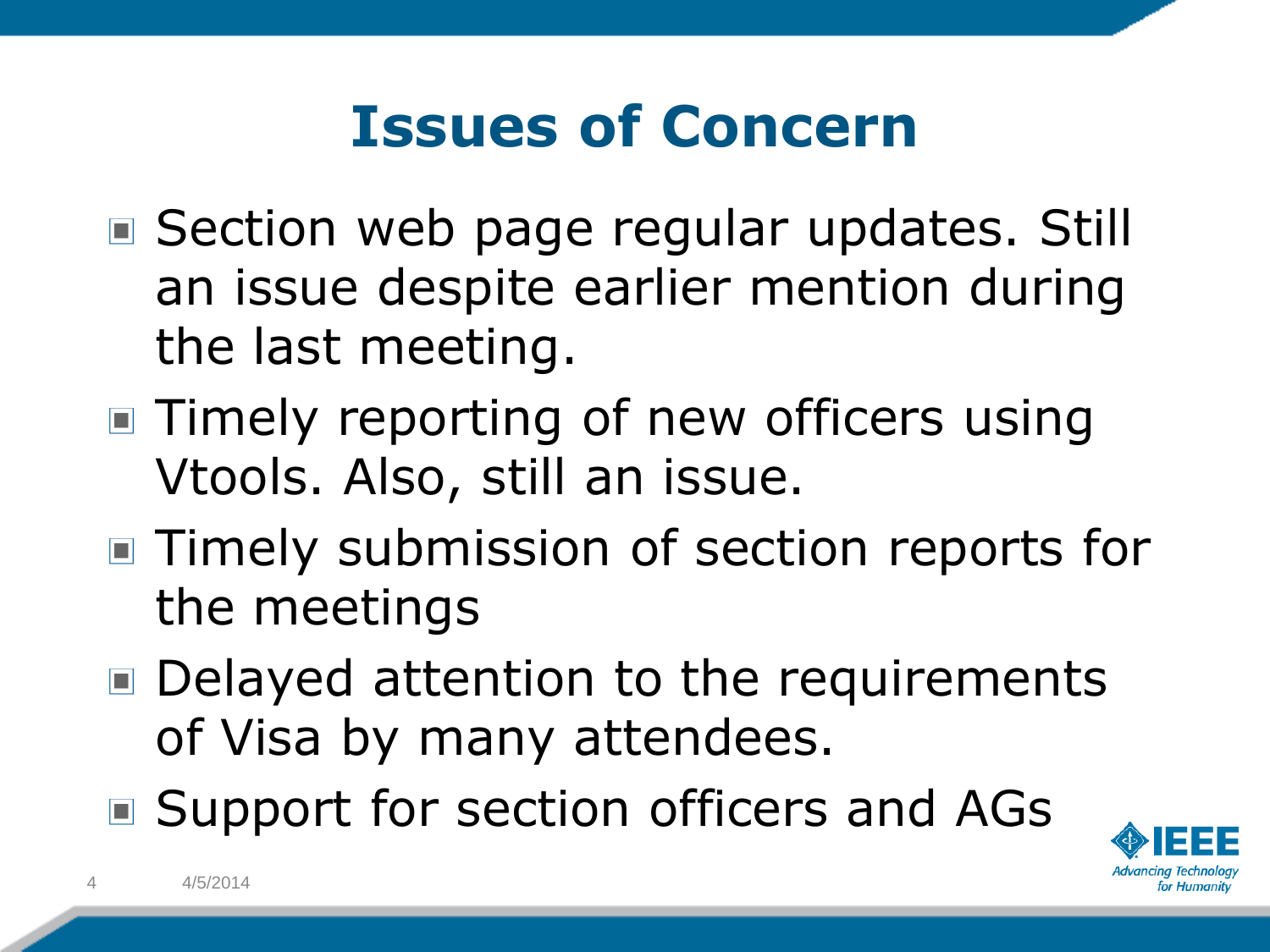### **R8 Meeting in Budapest**

- 102nd meeting
- Number of registered attendees 138
- Busy and tight schedule. Important to be right on time
- New section officers, please do not hesitate in asking questions, making contacts and taking advantage of the presence of IEEE staff.

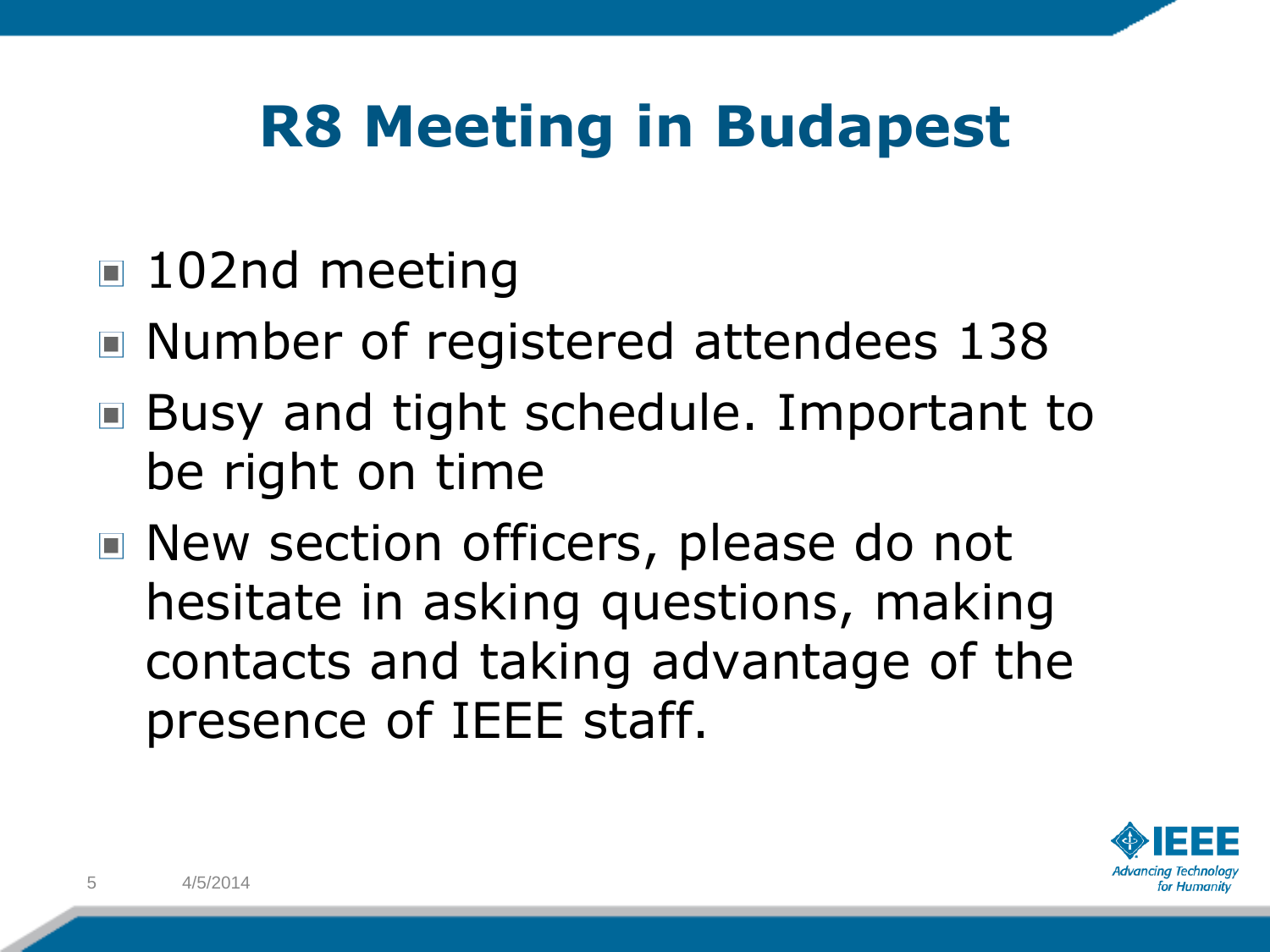#### **Thank Yous**

- Hungary section officers and student volunteers
- George, R8 Electronic Communication coordinator
- OpCom colleagues
- All R8 volunteers
- **E** Hotel staff